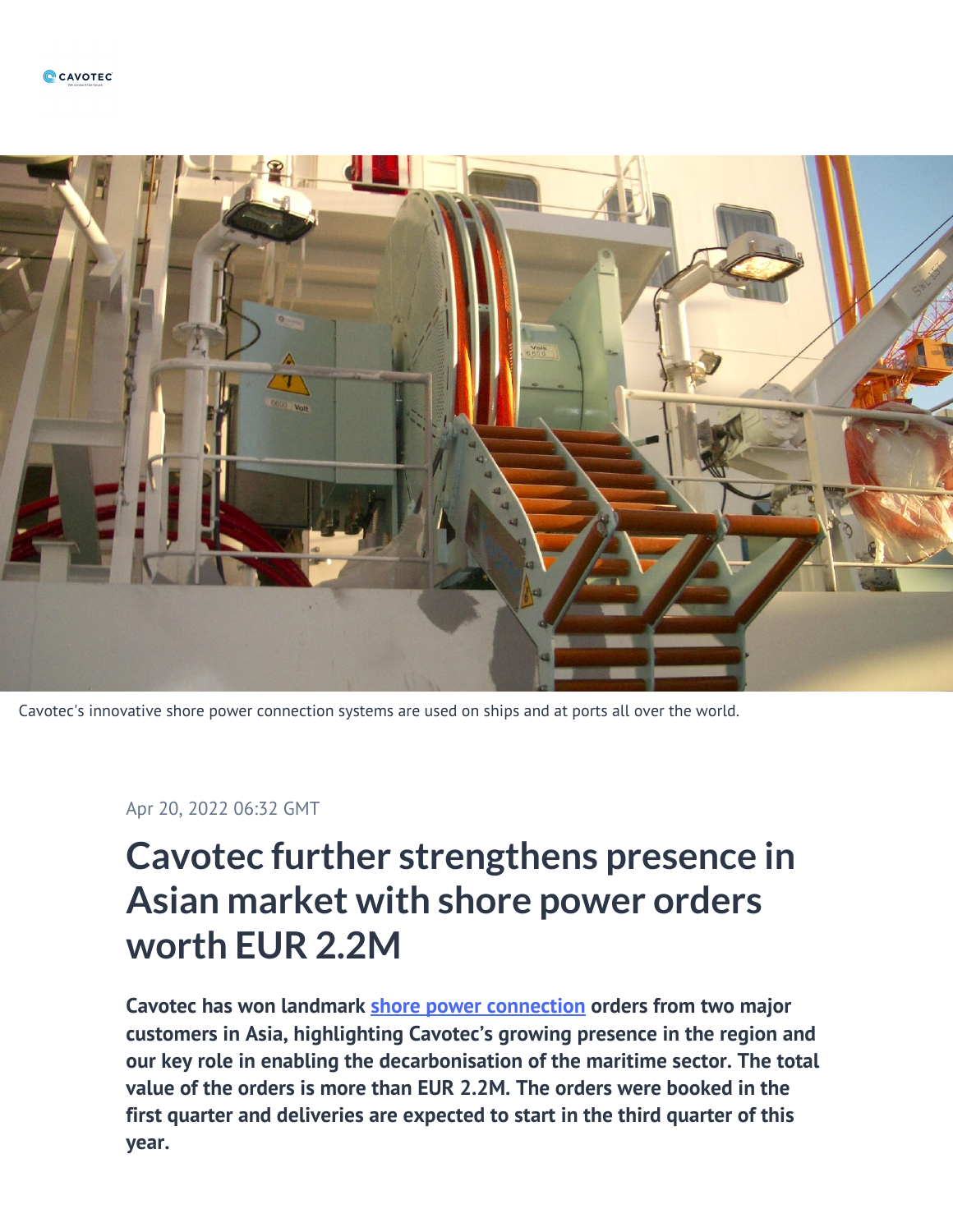The orders are for a number of PowerAMPReels that will be fitted to container ships. One of the ships is a dual-fuel vessel, powered with conventional bunker fuel and methanol, demonstrating how shore power can be part of a blended approach that reduces the environmental footprint of global shipping.

One of the orders was placed by a customer in South Korea, the other in Singapore. These projects follow similar orders from customers in Asia throughout 2021, and highlight Cavotec's growth in the region.

PowerAMPReels connect ships to shore power in ports, enabling dramatic reductions in emissions of carbon dioxide, nitrogen and sulphur oxides, and particulate matter. Cavotec's innovative shore power systems play a vital role in helping ports and shipping lines reduce their environmental impact and achieve climate targets.

For further details on this release, please contact:

**Johan Hähnel Investor Relations Manager** +46 70 605 63 34; [investor@cavotec.com](mailto:investor@cavotec.com)

*This information was submitted for publication, through the agency of the contact person set out above, at 08:30 CET on 20 April 2022.*

Cavotec is a leading cleantech company that designs and delivers connection and electrification solutions to enable the decarbonisation of ports and industrial applications. Backed by more than 40 years of experience, our systems ensure safe, efficient and sustainable operations for a wide variety of customers and applications worldwide.